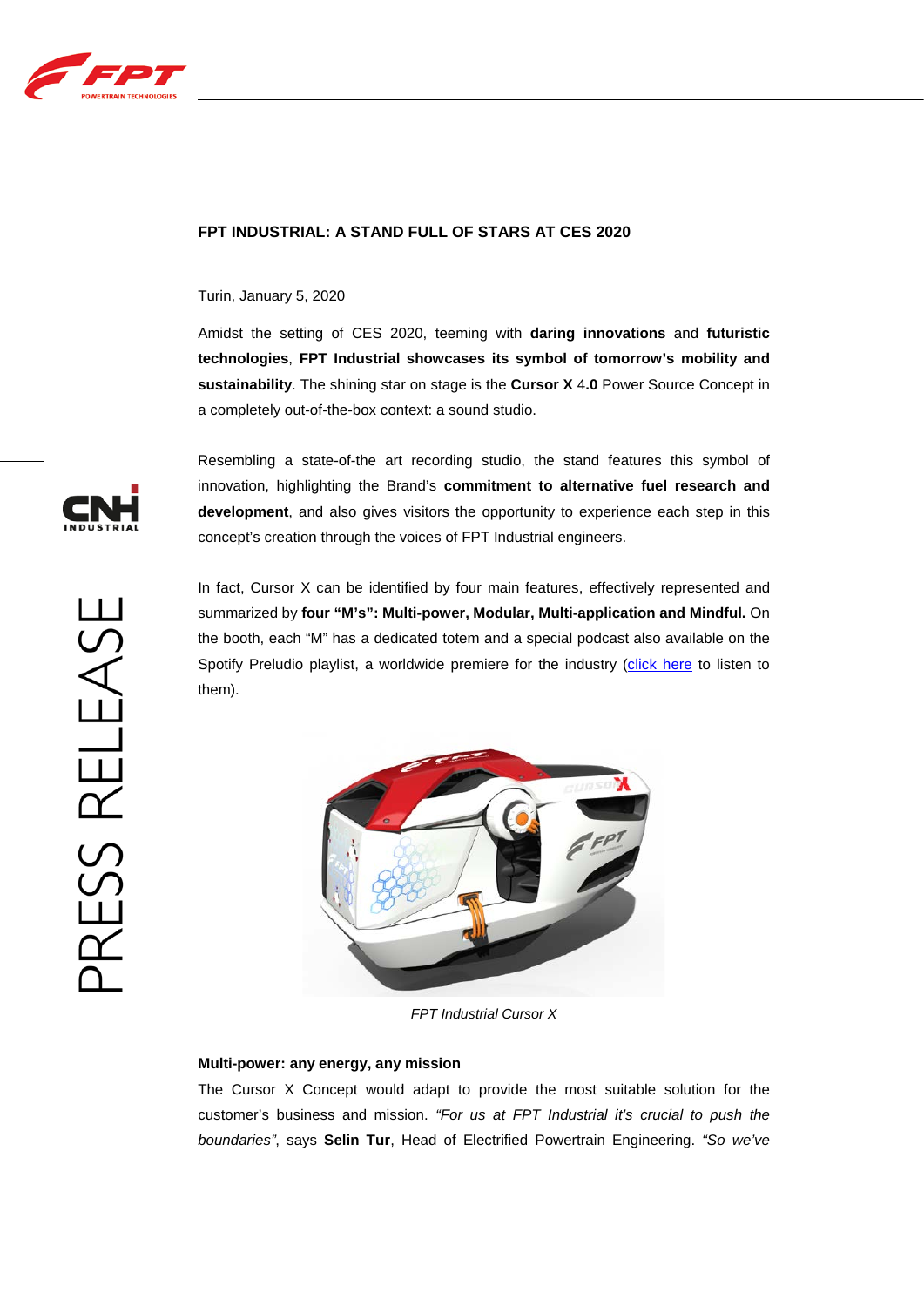

*imagined something pioneering: a new powertrain unit, capable of using any available energy source. Cursor X can run on full Battery Electric. So you have a 200km autonomy, in an urban delivery mission. It can also be a Natural Gas Plug-in Hybrid powertrain, so you can count on 400km autonomy, ideal for medium range transportation. Do you want to go further? With the Hydrogen Fuel Cell you have 800km autonomy for long haul heavy-duty missions."*

#### **Modular: one engine, customized performance**

The Power Source Concept would be the same size as an internal combustion engine, with a modular architecture that allows for easy assembly, vehicle integration, servicing and full scalability. "*With Cursor X we can tune the powertrain solution to achieve a unique set-up for each mission, each vehicle, each machine",* says **David Wilkie,** Head of the CNH Industrial Design Center . *"The modular approach of our powertrain unit can be adapted to fit the needs of agriculture, transportation, marine, construction, power generation and mobility in general: the Cursor X is ready to become the protagonist in every mission, inspiring the next era."* 

#### **Multi-application: endless possibilities**

Thanks to its wide range of options, the Cursor X is designed to supply energy for traction, auxiliary systems, implements and PTOs to any kind of industrial vehicle or machine – from delivery vans to buses, from small dozers to crawler excavators, from specialty tractors to combines. *"Cursor X can evolve and change"*, says **Philip Scarth**, General Manager of the FPT Industrial Arbon Research and Development center. *"Adapting to very different industrial applications thanks to its scalability and flexibility. It has all the potential to leave a mark and to have an unforgettable impact in the business: Cursor X is FPT Industrial's most pioneering solution in powertrain, no matter the mission."* 

#### **Mindful: introducing a new era**

The Power Source Concept has been designed to have self-learning capability and to provide a significant amount of information. It could be equipped with processors and sensors that recognize anomalies, analyze wear and tear and predict maintenance needs. It's designed for Planet Earth since its intelligence is a key asset to lower consumption and to bring CO2 emissions to zero. *"The brain of our power unit has a digital cortex so evolved it can manage all the energy sources and flows such as natural gas, electricity or hydrogen,"* says FPT Industrial's Software Engineer **Oscar Chinellato***. "The brain of Cursor X controls a proper nervous system, connected to the vehicle. In music, it is the equivalent to our eyes, ears, hands, and fingers controlling an instrument.*